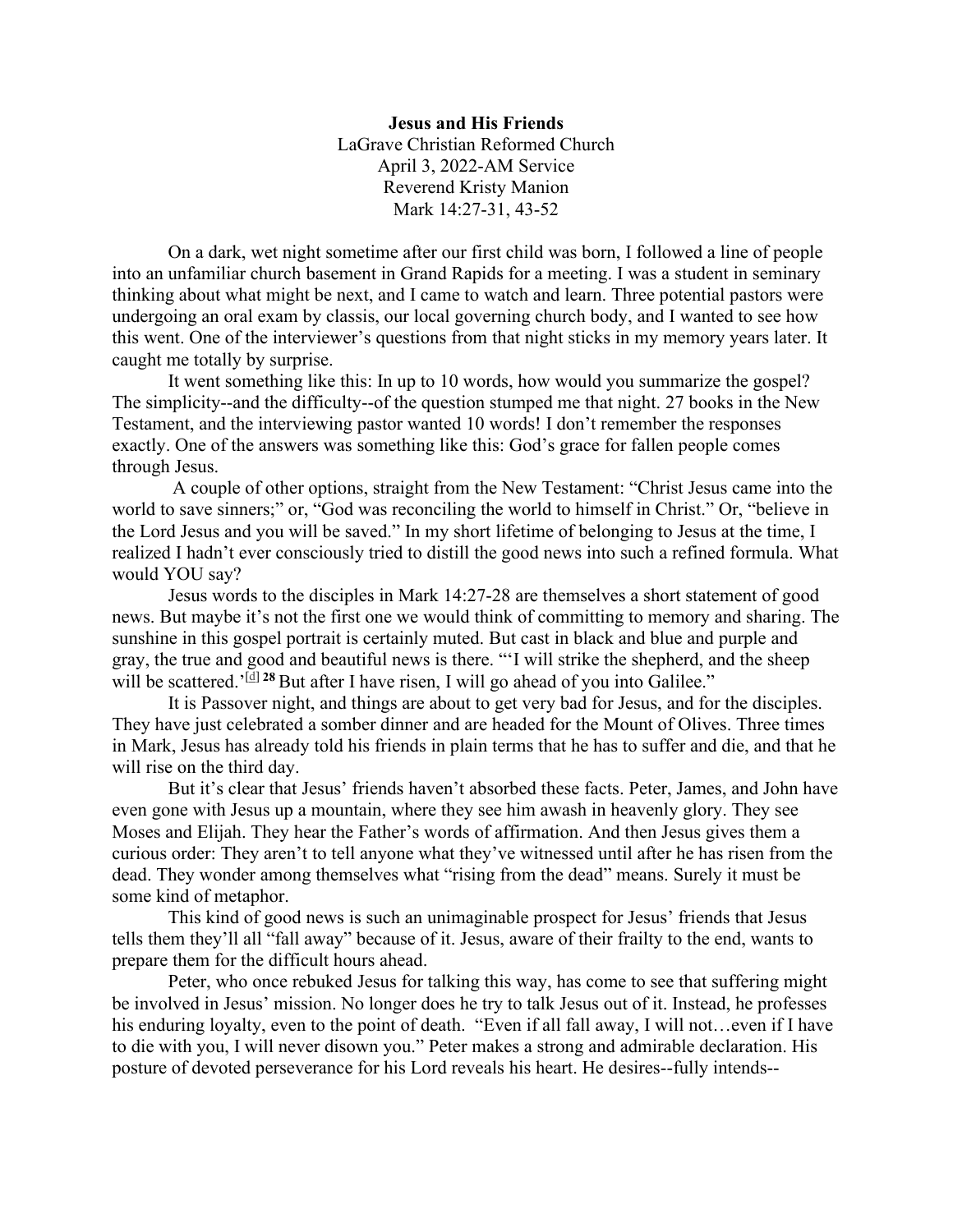faithfulness. He *wants* to go with Jesus to the very end. Even if the other 10 are fearful, feeble, and fickle, Peter believes his commitment will somehow endure.

But Peter is deceived. He doesn't know what he doesn't know. He doesn't know that he is no match for the circumstances he will meet in a matter of hours. He doesn't know that he won't respond in the way he thinks. His failure will cut him to the quick.

"Falling away" is something that *happens to* Peter and the other disciples. Literally, Jesus says the disciples will "be scandalized" by his arrest. They will be tripped up, trapped, made to fall-- perhaps even offended by the humiliating end of the teacher they have followed. For their Shepherd will be struck, the axis of their world will tip, and they will be scattered like lost sheep.

It gets worse. Not only will *these* friends fall away and disown Jesus. Before the night is over, another of Jesus' friends also betrays him. Judas—from the inner circle of 12, with the same access and experience and service with Jesus as everyone else. Judas, considered trustworthy enough to manage the group's finances, Judas comes leading a Jewish delegation with weapons and a warrant. And upon Judas' reprehensible kiss Jesus is seized, arrested, and led away.

3 years together. 3 years of living, eating, and traveling together. The disciples must have been reasonably sure they knew what Jesus was about, where he was headed. He was the Christ—the Son of the Living God. Arrest, trial, and death did not fit the paradigm.

The events are so disorienting and terrifying that despite the eleven's stalwart professions, despite their devotion and their best intentions, they ALL fall away. Just as Jesus has said. Mark reports that at this point, "everyone deserted him and fled.**<sup>51</sup>** A young man, wearing nothing but a linen garment, was following Jesus. When they seized him, **<sup>52</sup>** he fled naked, leaving his garment behind." Like Peter and the others, we stumble and fall. We are subject to the same fears, sufferings, temptations and failures. We don't uphold our most valued commitments and cherished intentions. And we live with varying degrees of uneasiness about those shortcomings.

John Ortberg identifies this struggle in the opening of his book *The Life You've Always Wanted*. "I am disappointed with myself," he writes. "I am disappointed not so much with particular things I have done as with aspects of who I have become. I have a nagging sense that all is not as it should be". Ortberg writes about the gap between who he is and who he wants to be. He knows there are darker, more difficult cracks in everyone's character. But he writes about the ordinary, small compromises and accommodations made under the stresses and limits of daily life as a dad. "When I look in on my children as they sleep at night," he says, "I think of the kind of father I want to be. I want to create moments of magic, I want them to remember laughing til the tears flow, I want to read to them and make the books come alive so they love to read, I want to have slow, sweet talks with them as they're getting ready to close their eyes, I want to sing them awake in the morning…I look in on them as they sleep at night, and I remember how the day really went. I remember how they were trapped in a fight about checkers and I walked out of the room because I didn't want to spend the energy needed to teach them how to resolve conflict...I remember how my daughter spilled cherry punch at dinner and I yelled at her as if she had revealed some deep character flaw…simply because I'm big and she's little and I can get away with it…I am [also] disappointed that I still love God so little and sin so much…The feeling of disappointment is…a reflection of a deeper problem—my failure to be the person God had in mind when he created me… [T]he ache in my heart to be at home with the Father."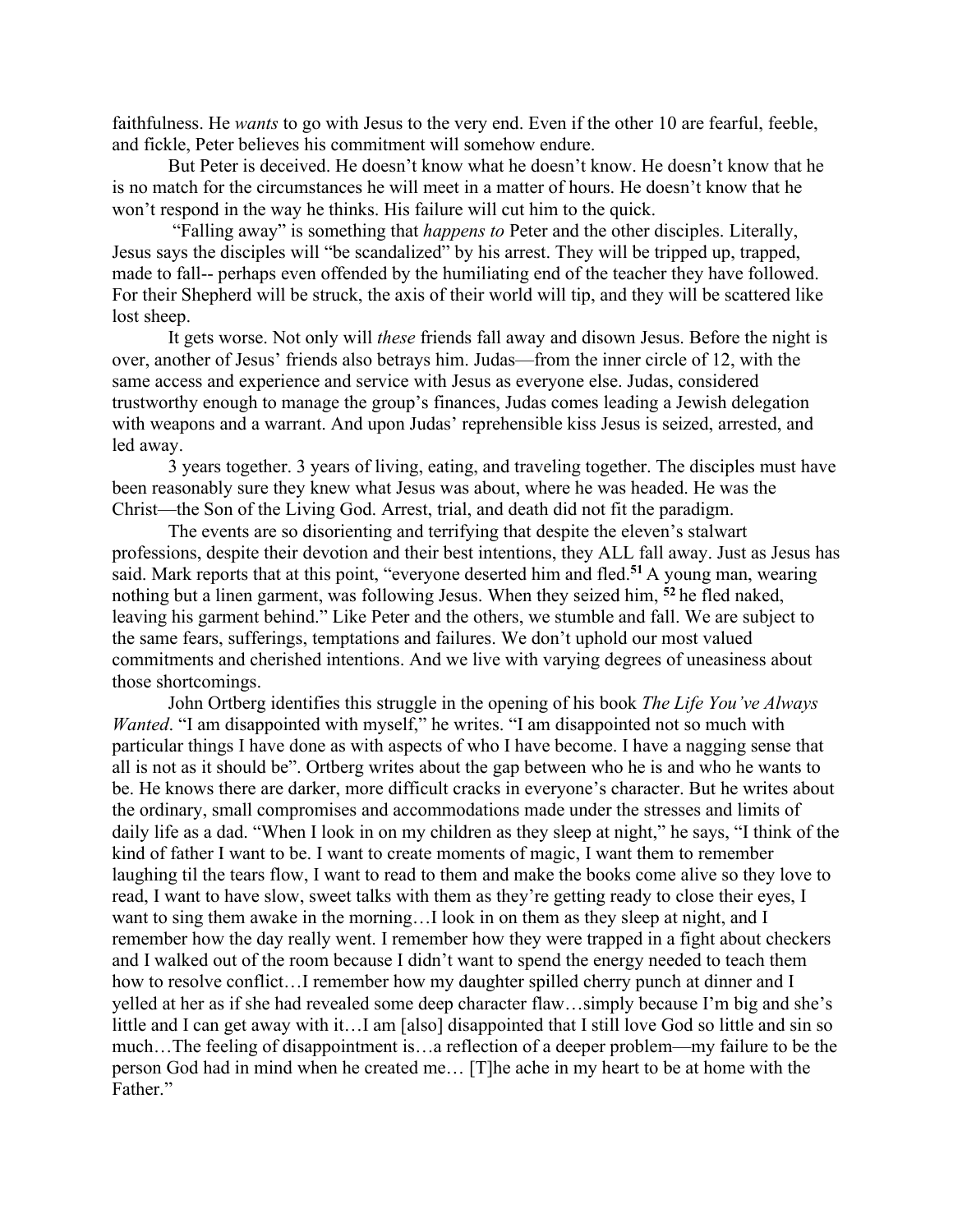Peel back the layers of our aspirations and intentions that paper over the void of our failures, and what you will see looks an awful lot like the young man fleeing the Sanhedrin's police force on the Mount of Olives: a naked soul running for cover.

There's the woman who has always longed for her dad's approval. Achievement is the currency that earns it. She really wants to make her dad proud. She longs to be worthy of his affirmation. These things drive her, even as an adult. She keeps climbing the ladder at work. And then one day her company is bought out and her job is cut. She's tripped up. Not only is her job gone; not only does she feel disillusioned about her own value; she also wonders if she can face dad.

She stews over her failures, real and perceived, and she puts off the phone call. Will her dad jump on her failures and criticize her faults? Will he dissect where she went wrong? Or will her vulnerable soul, her openness and shame come into the sight of a father who sits with her in the disappointment? Will he say, "I know. I know. You've been caught in something bigger than you. I love you and I'm not going anywhere."

Friends and spouses and parents and families and church communities and neighbors fail. But because of Jesus, our Heavenly Father--who cannot fail--comes alongside us, weak and wounded as we are. Jesus *knows* his disciples will fail him. He knows it all--their self-deception, their naked fear, their shame. He sees it coming despite their protests. He tells them ahead of time. And just as he has said, it comes to pass. "You will all fall away. Strike the shepherd and the sheep will be scattered. But after I have risen, I will go ahead of you into Galilee." Faced with the abandonment and betrayal, you could expect a merely human friend to say, "Thanks a lot, guys. Laying down my life for you has never seemed like a better idea than it does today."

But not Jesus. Jesus doesn't condemn the disciples' failure. He speaks words of a future hope: They will be at home together in Galilee, and he will lead them once again. "After I am raised I will go before you to Galilee." Jesus, fully human, fully God, says, "I will face the abandonment of friends who pledged never to leave or forsake me. I will face this betrayal, arrest, and trial; this judgment and punishment. I will face the dark night of the soul, wondering if God himself has turned away. I will face physical suffering and death, the last great enemy.

With the strength that casts out the demons and stops wind and waves with a word, Jesus turns toward the obedience of the cross, willed for the sake of love. Because through the path of suffering and death comes the promise of resurrection and restoration.

John Bunyan, the author of Pilgrim's Progress, wrote 57 other books, including one devoted to unpacking John 6:37; "Whoever comes to me I will never—not ever—cast out." Paraphrasing Bunyan's take on the steadfast nature of the heart of Jesus despite human failure, author Dane Ortlund writes: "We are factories of fresh resistances to Christ's love. Even when we run out of tangible reasons [for him to] cast [us] out, such as specific sins or failures, we tend to retain a vague sense that, given enough time, Jesus will finally grow tired of us and hold us at arm's length… 'No, wait—we say, cautiously approaching Jesus— 'you don't understand. I've *really* messed up, in all kinds of ways." "*I know,"* he responds. "You know most of it. But there's more perversity down inside me that is hidden from everyone." *I know it all.* "Well the thing is, it isn't just my past. It's my present too." *I understand*. "But I don't know if I can break free of this any time soon." *That's the only kind of person I'm here to help…* "You don't get it. My offenses aren't directed toward others. They're against you." *Then I am the one most suited to forgive them.* "But the more of the ugliness in me you discover, the sooner you'll get fed up with me." *Whoever comes to me I will never cast out."*